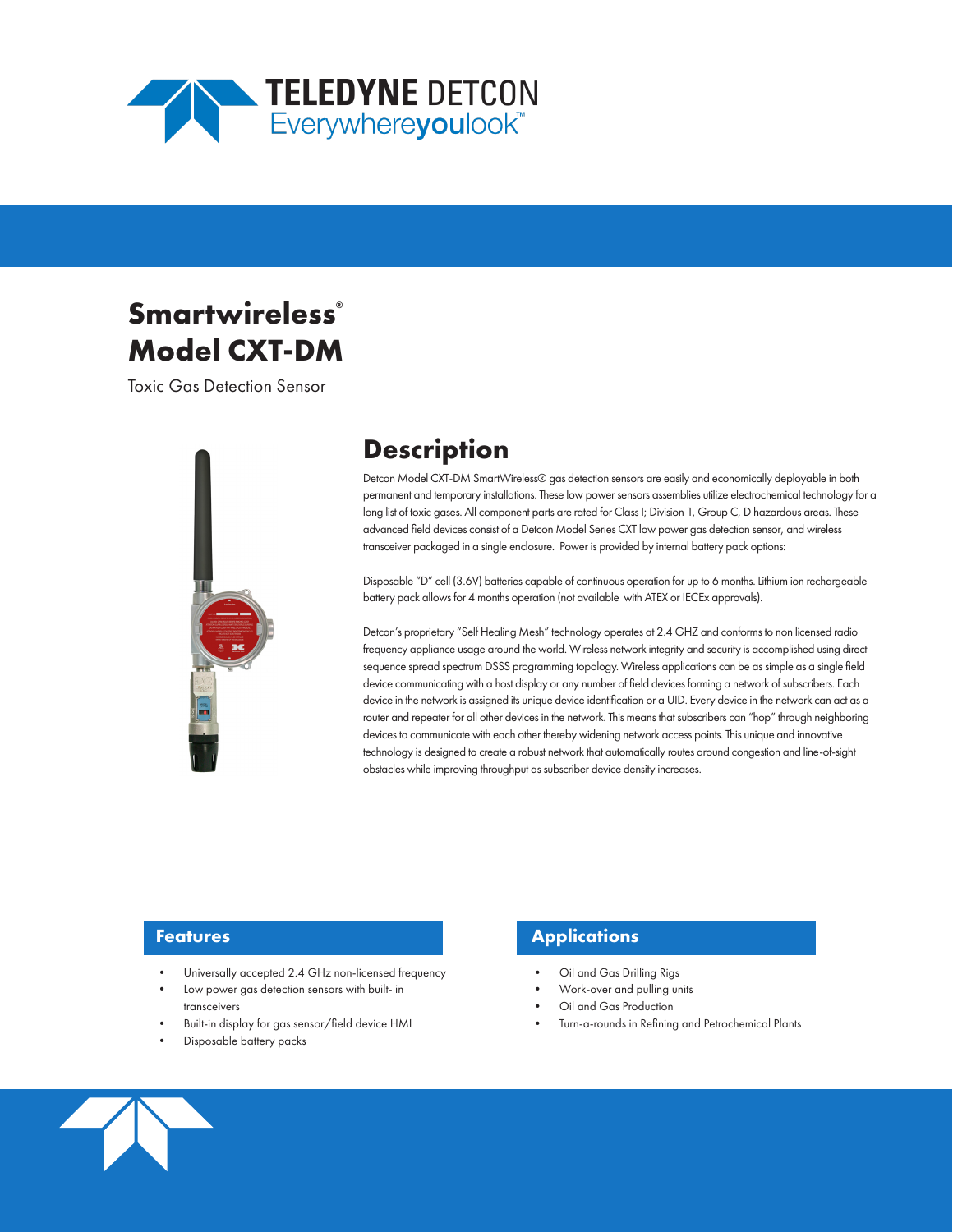## **SmartWireless® Model CXT-DM**

Toxic Gas Sensors

| Gas                    | <b>Part Number</b> |           |                     | <b>Warranty Measuring Accuracy Response Time</b> | <b>Operating Temp</b>       | <b>Storage Temp</b>                         | <b>Operating Humidity</b>             |                          |
|------------------------|--------------------|-----------|---------------------|--------------------------------------------------|-----------------------------|---------------------------------------------|---------------------------------------|--------------------------|
| Ammonia                | 96C-17020D-100     | 2 years   | 0-100 ppm           | $±2\%$ FS                                        | T90≤90 seconds              | -40 to 122°F/-40 to 50°C                    | -31 to 131°F/-35 to 55°C              | 15-90% RH non-condensing |
| Arsine                 | 96C-19020D-001     | 1.5 years | $0-1$ ppm           | $±2\%$ FS                                        | T90≤60 seconds              | -4 to 104°F/-20 to 40°C                     | -31 to 131°F/-35 to 55°C              | 20-95% RH non-condensing |
| Bromine                | 96C-75020D-005     | 2 years   | $0-5$ ppm           | $±2\%$ FS                                        | T90≤60 seconds              | -4 to 122°F/-20 to 50°C                     | -31 to 131°F/-35 to 55°C              | 15-95% RH non-condensing |
| Carbon Monoxide        | 96C-44020D-100     | 3 years   | 0-100 ppm           | $±2\%$ FS                                        | T50≤10 sec./ T90≤30<br>sec. | -40 to 122°F/-40 to 50°C                    | -31 to 131°F/-35 to 55°C              | 15-90% RH non-condensing |
| Chlorine               | 96C-74020D-010     | 2 years   | 0-10 ppm            | $±2\%$ FS                                        | T90≤60 seconds              | -4 to $122^{\circ}$ F/-20 to $50^{\circ}$ C | -31 to 131°F/-35 to 55°C              | 15-90% RH non-condensing |
| Chlorine Dioxide       | 96C-76020D-050     | 2 years   | $0-50$ ppm          | $±2\%$ FS                                        | T90≤120 seconds             | -4 to 104°F/-20 to 40°C                     | -31 to 131 °F/-35 to 55 °C            | 10-95% RH non-condensing |
| Chlorine Dioxide       | 96C-77020D-001     | 2 years   | $0-1$ ppm           | $±2\%$ FS                                        | T90≤60 seconds              | -4 to 104°F/-20 to 40°C                     | -31 to 131°F/-35 to 55°C              | 15-90% RH non-condensing |
| Diborane               | 96C-21020D-005     | 1.5 years | $0-5$ ppm           | $±2\%$ FS                                        | T90≤60 seconds              | -4 to 104°F/-20 to 40°C                     | -31 to 131°F/-35 to 55°C              | 20-95% RH non-condensing |
| Ethanol                | 96C-E0020D-100     | 2 years   | 0-100 ppm           | $±2\%$ FS                                        | T90≤140 seconds             | -4 to $122^{\circ}$ F/-20 to $50^{\circ}$ C | -31 to 131°F/-35 to 55°C              | 15-90% RH non-condensing |
| Ethylene (*See Note 2) | 96C-ED020D-100     | 2 years   | 0-100 ppm           | $±2\%$ FS                                        | T90≤140 seconds             | -4 to $122^{\circ}$ F/-20 to $50^{\circ}$ C | -31 to 131 °F/-35 to 55 °C            | 15-90% RH non-condensing |
| Ethylene Oxide         | 96C-EJ020D-100     | 2 years   | 0-100 ppm           | $±2\%$ FS                                        | T90≤140 seconds             | -4 to 122°F/-20 to 50°C                     | -31 to 131°F/-35 to 55°C              | 15-90% RH non-condensing |
| Fluorine               | 96C-27020D-001     | 1.5 years | $0-1$ ppm           | $±2\%$ FS                                        | T90≤80 seconds              | 14 to 104°F/-10 to 40°C                     | -31 to 131°F/-35 to 55°C              | 10-95% RH non-condensing |
| Formaldehyde           | 96C-EP020D-100     | 2 years   | 0-100 ppm           | $±2\%$ FS                                        | T90≤140 seconds             | -40 to 122°F/-20 to 50°C                    | -31 to 131°F/-35 to 55°C              | 15-90% RH non-condensing |
| Germane                | 96C-25020D-002     | 1.5 years | $0-2$ ppm           | $±2\%$ FS                                        | T90≤60 seconds              | -40 to 104°F/-20 to 40°C                    | -31 to 131°F/-35 to 55°C              | 20-95% RH non-condensing |
| Hydrazine              | 96C-26020D-001     | 1 year    | $0-1$ ppm           | $±2\%$ FS                                        | T90≤120 seconds             | 14 to 104°F/-10 to 40°C                     | -31 to 131ºF/-35 to 55°C              | 10-95% RH non-condensing |
| Hydrogen Bromide       | 96C-08020D-030     | 1.5 years | 0-30 ppm            | $±2\%$ FS                                        | T90≤70 seconds              | -4 to 104°F/-20 to 40°C                     | -31 to 131°F/-35 to 55°C              | 10-95% RH non-condensing |
| Hydrogen Chloride      | 96C-09020D-030     | 1.5 years | 0-30 ppm            | $±2\%$ FS                                        | T90≤70 seconds              | -4 to 104°F/-20 to 40°C                     | -31 to 131 °F/-35 to 55 °C            | 10-95% RH non-condensing |
| Hydrogen Cyanide       | 96C-13020D-030     | 2 years   | 0-30 ppm            | $±2\%$ FS                                        | T90≤40 seconds              | -40 to 104°F/-40 to 40°C                    | -31 to 131°F/-35 to 55°C              | 5-95% RH non-condensing  |
| Hydrogen Fluoride      | 96C-33020D-010     | 1.5 years | 0-10 ppm            | $±2\%$ FS                                        | T90≤90 seconds              | -4 to 95°F/-20 to 35°C                      | -31 to 131°F/-35 to 55°C              | 10-80% RH non-condensing |
| Hydrogen Sulfide       | 96C-24020D-100     | 2 years   | 0-100 ppm           | $±2\%$ FS                                        | T50≤10 sec./T80≤30<br>sec.  | -40 to 122°F/-40 to 50°C                    | -31 to 131 °F/-35 to 55 °C            | 5-90% RH non-condensing  |
| Methanol               | 96C-EE020D-100     | 2 years   | 0-100 ppm           | $±2\%$ FS                                        | T90≤140 seconds             | -4 to 122°F/-20 to 50°C                     | -31 to +131°F/-35 to 55°C             | 15-90% RH non-condensing |
| Methyl Mercaptan       | 96C-EK020D-100     | 2 years   | 0-100 ppm           | $±2\%$ FS                                        | T90≤45 seconds              | -40 to 122°F/-40 to 50°C                    | -31 to +131°F/-35 to 55°C             | 15-90% RH non-condensing |
| Nitric Oxide           | 96C-94020D-100     | 3 years   | 0-100 ppm           | $±2\%$ FS                                        | T90≤10 seconds              | -4 to 122°F/-20 to 50°C                     | -31 to +131°F/-35 to 55°C             | 15-90% RH non-condensing |
| Nitrogen Dioxide       | 96C-64020D-010     | 2 years   | $0-10$ ppm          | $±2\%$ FS                                        | T90≤40 seconds              | -4 to 122°F/-20 to 50°C                     | -31 to +131°F/-35 to 55°C             | 15-90% RH non-condensing |
| Oxygen                 | 96C-34020D-025     | 2 years   | $0 - 25%$<br>volume | $±1\%$ FS                                        | T90≤10 seconds              | -4 to 122°F/-20 to 50°C                     | -40 to 122°F/ -40 to 50°C             | 15-90% RH non-condensing |
| Ozone                  | 96C-39020D-001     | 2 years   | $0-1$ ppm           | $±2\%$ FS                                        | T90≤120 seconds             | 14 to 104°F/-10 to 40°C                     | -31 to +131°F/ -35 to 55°C            | 10-95% RH non-condensing |
| Phosphine              | 96C-20020D-005     | 1.5 years | $0-5$ ppm           | $±2\%$ FS                                        | T90≤30 seconds              | -4 to $104^{\circ}$ F/-20 to $40^{\circ}$ C | $-31$ to $+131$ °F/ $-35$ to $+55$ °C | 20-95% RH non-condensing |
| Silane                 | 96C-23020D-050     | 1.5 years | 0-50 ppm            | $±2\%$ FS                                        | T90≤60 seconds              | -4 to $104^{\circ}$ F/-20 to $40^{\circ}$ C | -31 to 131°F/-35 to +55°C             | 20-95% RH non-condensing |
| Sulfur Dioxide         | 96C-55020D-020     | 2 years   | $0-20$ ppm          | $±2\%$ FS                                        | T90≤20 seconds              | -4 to 122°F/-20 to 50°C                     | -31 to +131 °F/ -35 to +55°C          | 15-90% RH non-condensing |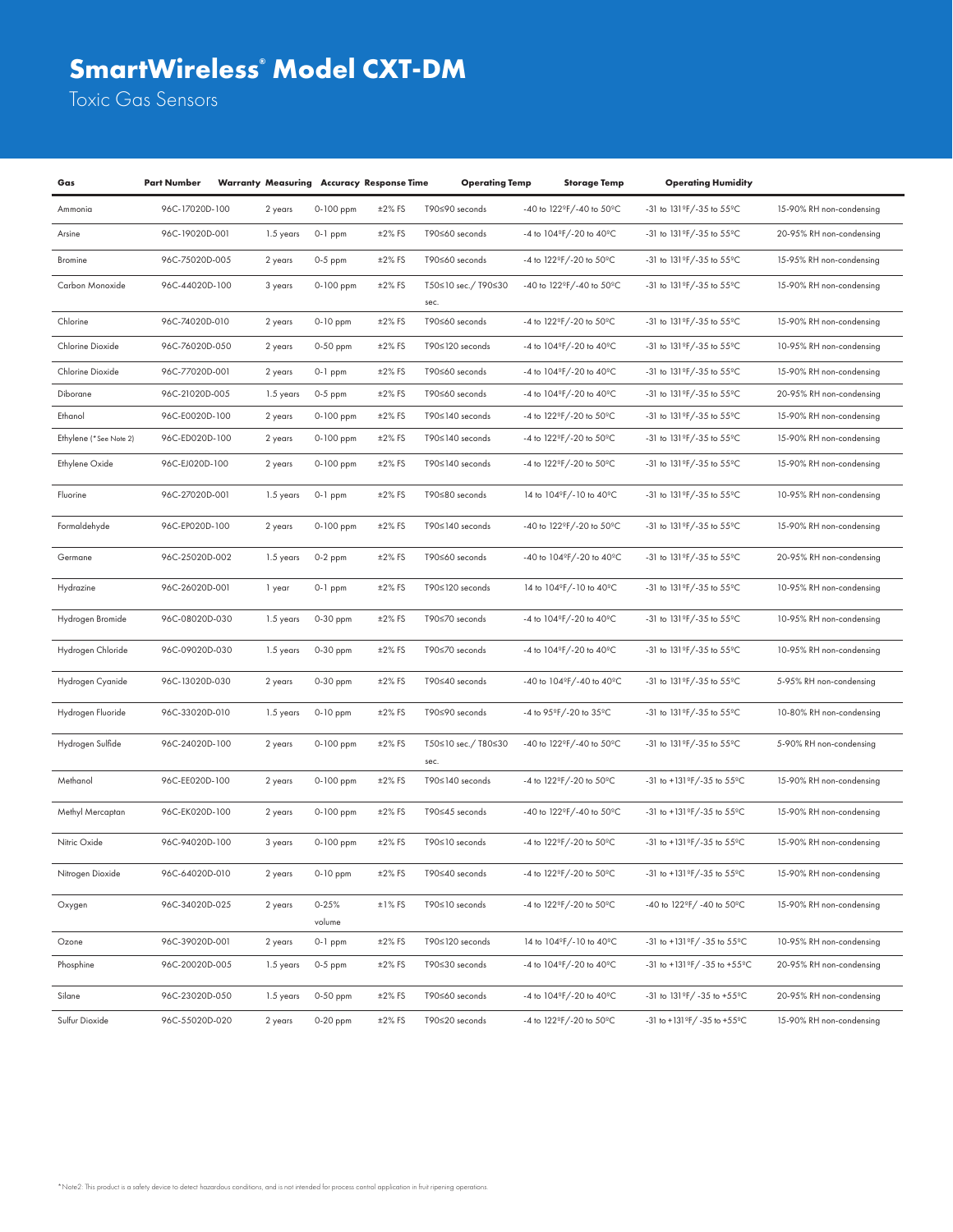### **SmartWireless® Model CXT-DM**

Toxic Gas Sensors

#### **System Specifications**

Sensor Type Continuous diffusion/adsorption 2-electrode electrochemical cell Plug-in field replacaceable Measurement Range See sensor specifications on prior page. Accuracy/Repeatability See sensor specifications on prior page. Response/ Clearing Time See sensor specifications on prior page. Span Drift <5% signal loss per year (in first two years) Input/Output 2.4Ghz DSSS Radio Transmission Electrical Classification Explosion proof cCSAus Class I, Division 1, Groups C, D (Tamb = -40°C to +50°C) Class I, Zone 1, Group IIB ATEX\* Ex db ib IIB T4 Gb (Tamb =  $-40^{\circ}$ C to  $+50^{\circ}$ C) CE Marking\* IECEx<sup>\*</sup> Ex db ib IIB T4 Gb (Tamb =  $-40^{\circ}$ C to + 50 $^{\circ}$ C)

\*"D" cell disposable battery pack version only Ingress Protection NEMA 4X **Warranty** Plug-in cell - 2 years; Transmitter - 2 Years

#### **Mechanical Specifications**

Dimensions With Aluminum J-Box 19"H x 5.8"D; 482mmH x 147mmW x 216mmD 21.5"H; 546mmH (with splashguard) **Weight** 6lbs/2.72kg (w/aluminum j-box)

#### **Accessory Options**

Specifications subject to change without notice Tripod for mounting (specify pole mount and/or leg mount brackets) Mini tripod for mounting (specify pole mount and/or leg mount brackets) Solar charging panel (for safe areas only)

#### **Electrical Specifications**

Power Input Internal Battery Pack with "D" Size (3.6V) disposable batteries Optional Lithium Ion Rechargeable Battery Pack Power Consumption 20mW (Low Power Mode); 100mW (typical); 500mW (max) RF Outdoor RF Line of Sight (with standard antenna): 1.5 miles Interface Data Rate: 9,600bps Throughput Data Rate: 19,200bps RF Data Rate: 250,000bps Transceiver Sensitivity: -102dBm Frequency: 2.40-2.48GHz RF Channels: 16, each 5Mz wide Output Power: 100mW (20.5dBm) EIRP Spread Spectrum: DSSS (Direct Sequence Spread Spectrum) Modulation:0-QPSK Supported Network Topologies: Mesh, Point-to-Point Antenna 5db flex whip; Screw on radome whip antenna guard included I/O Protection Over-voltage, Miswiring, EMI/RFI Immunity Status Indicators 4-digit LED display with gas concentration Full-script menu prompts for Auto Zero/AutoSpan, & Fault Reporting Faults Monitored Span, Memory, Processor, Clearing, Range, Zero, Sensor Fault 1, Sensor Fault 2

### **Environmental Specifications**

Operating Temperature Range See sensor specifications on prior page. Storage Temperature Range See sensor specifications on prior page. Operating Humidity Range See sensor specifications on prior page. Operating Pressure Range Atmospheric ± 10%

#### **Battery Specifications**

Battery Pack with Disposable "D" Cells (3.6V): 6 months sensor run time full function (-55°C to +85°C; -67°F to +185°F discharge temperature).

Smart Lithium Ion Rechargeable Battery: 4 months sensor run time full function (-20°C to +60°C; -4°F to +140°F discharge temperature; -30°C intermittent).